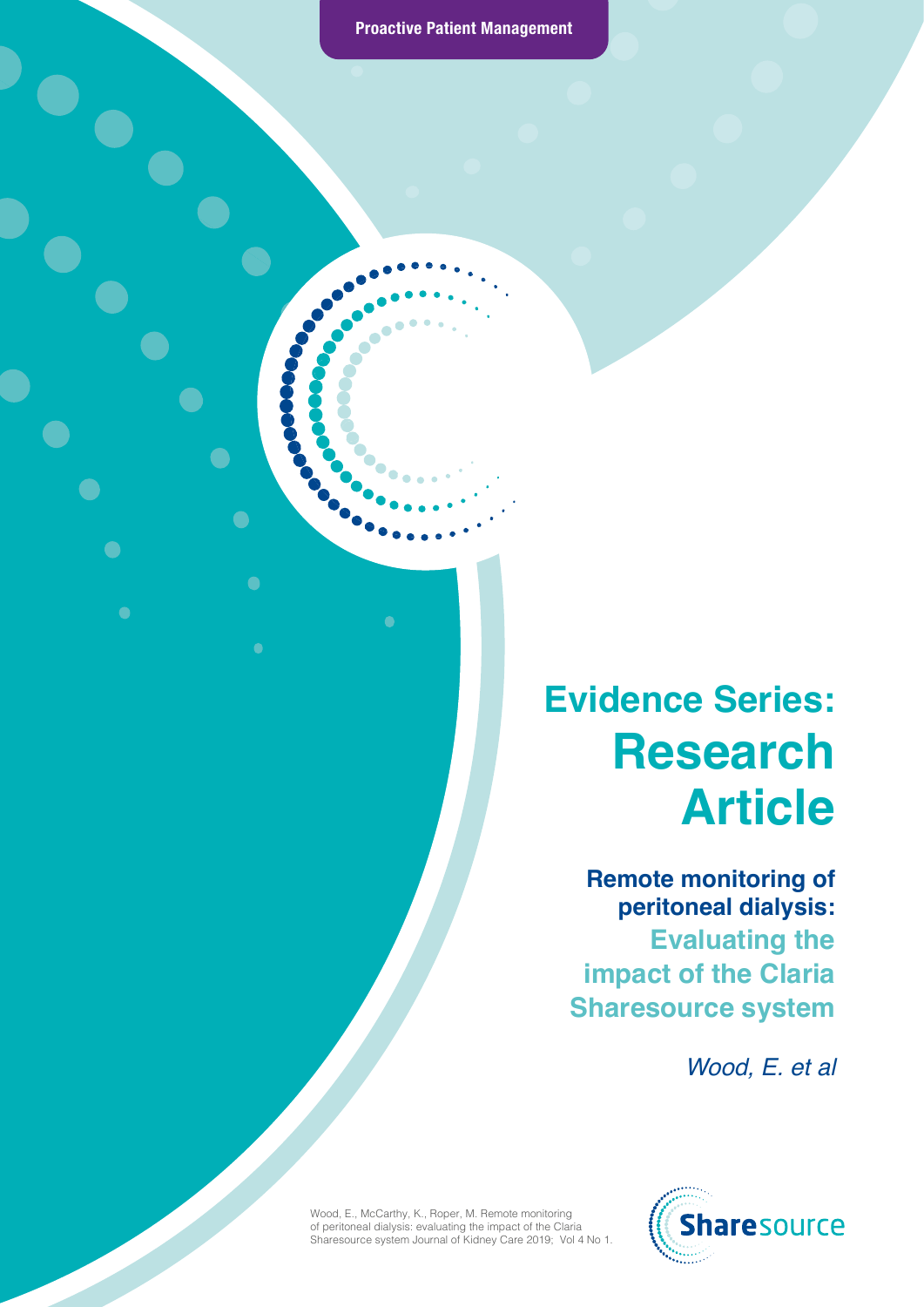Remote monitoring of peritoneal dialysis: Evaluating the impact of the Claria Sharesource system



# **BACKGROUND**

APD patients are required to record details of their therapy and clinical data on a daily basis. These details are then reviewed at each clinic visit as part of the overall assessment.



Two-way connectivity provides an opportunity for early intervention of dialysis issues in what has been predominately **1** reactive care.

Remote Patient Management (RPM) enables patients to be effectively prioritized.



APD cyclers with two-way RPM technology allow nurses to view dialysis details remotely in a timely manner, proactively manage **3** clinical issues and make program changes as needed.



#### **OBJECTIVES**

- Evaluate the impact of RPM on nurses' behavior and practice in caring for APD patients at home.
- Assess if changing the frequency that the patient's dialysis details are remotely viewed by nurses would impact their ability to manage patients proactively.
- Identify if RPM helps improve patient management and clinic efficiency.

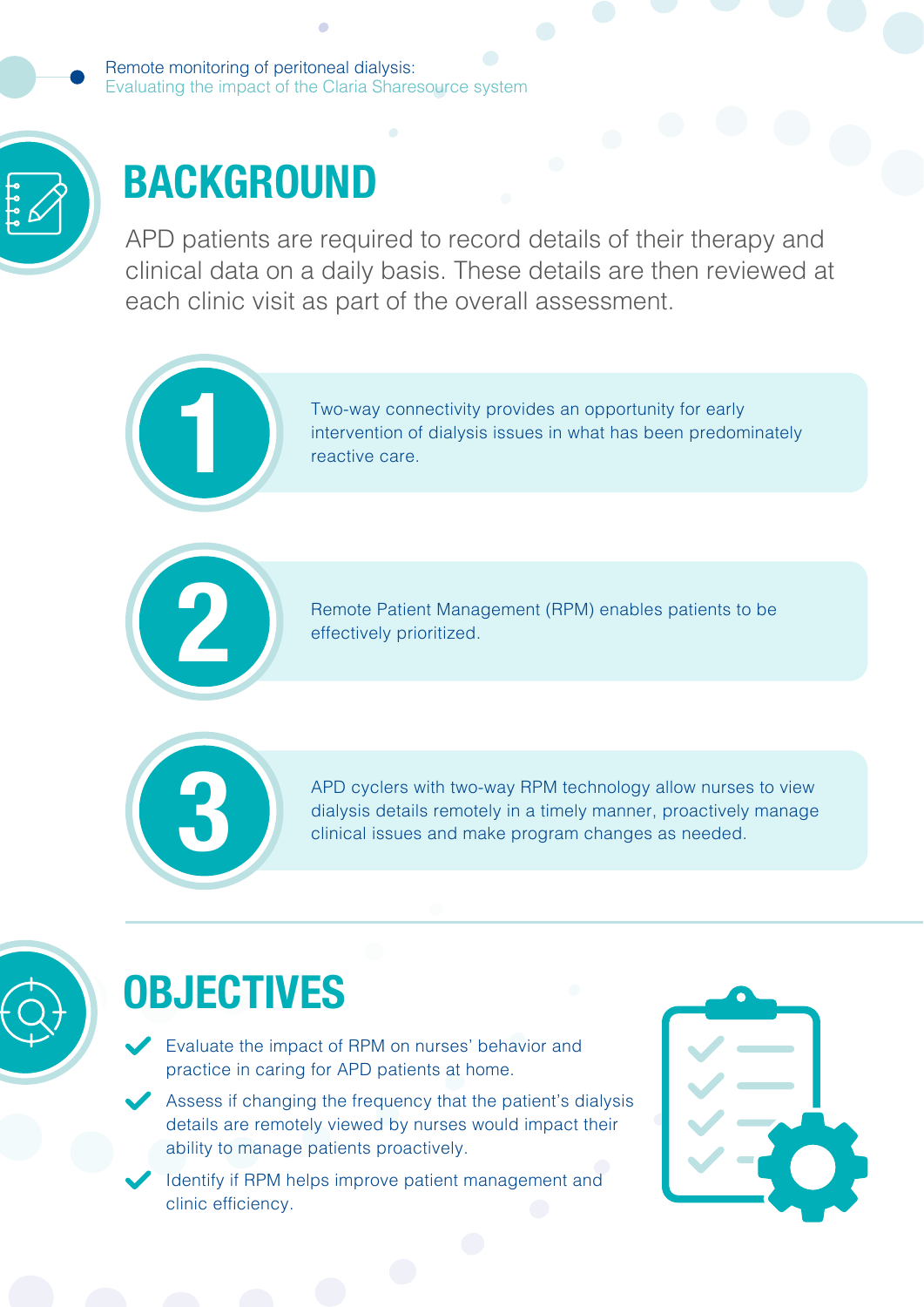#### **METHOD**

Four PD nurses from 4 UK hospitals were observed prior and post use of APD with RPM

A tool was designed to log the time PD nurses spend on different types of task, specifically whether the task is:

- **PROACTIVE** Anticipatory, preventative and change oriented (e.g. clinician discussions, phone calls/visits to patients and reviewing daily dialysis records).
- **REACTIVE** Responsive (e.g. urgent patient consultations and assessments).
- **ROUTINE** Regular planned activities (e.g. scheduled line changes and review consultations).

PD nurses were observed and their behavior logged throughout their working day on two occasions:

- Once between July 2015 and July 2016 (before the introduction of APD with Remote Patient Management).
- Once between September 2016 and March 2017 (6-13 months after APD with Remote Patient Management was established).

Note: Claria with Sharesource was used in this study which is similar in function and design to Amia with Sharesource.